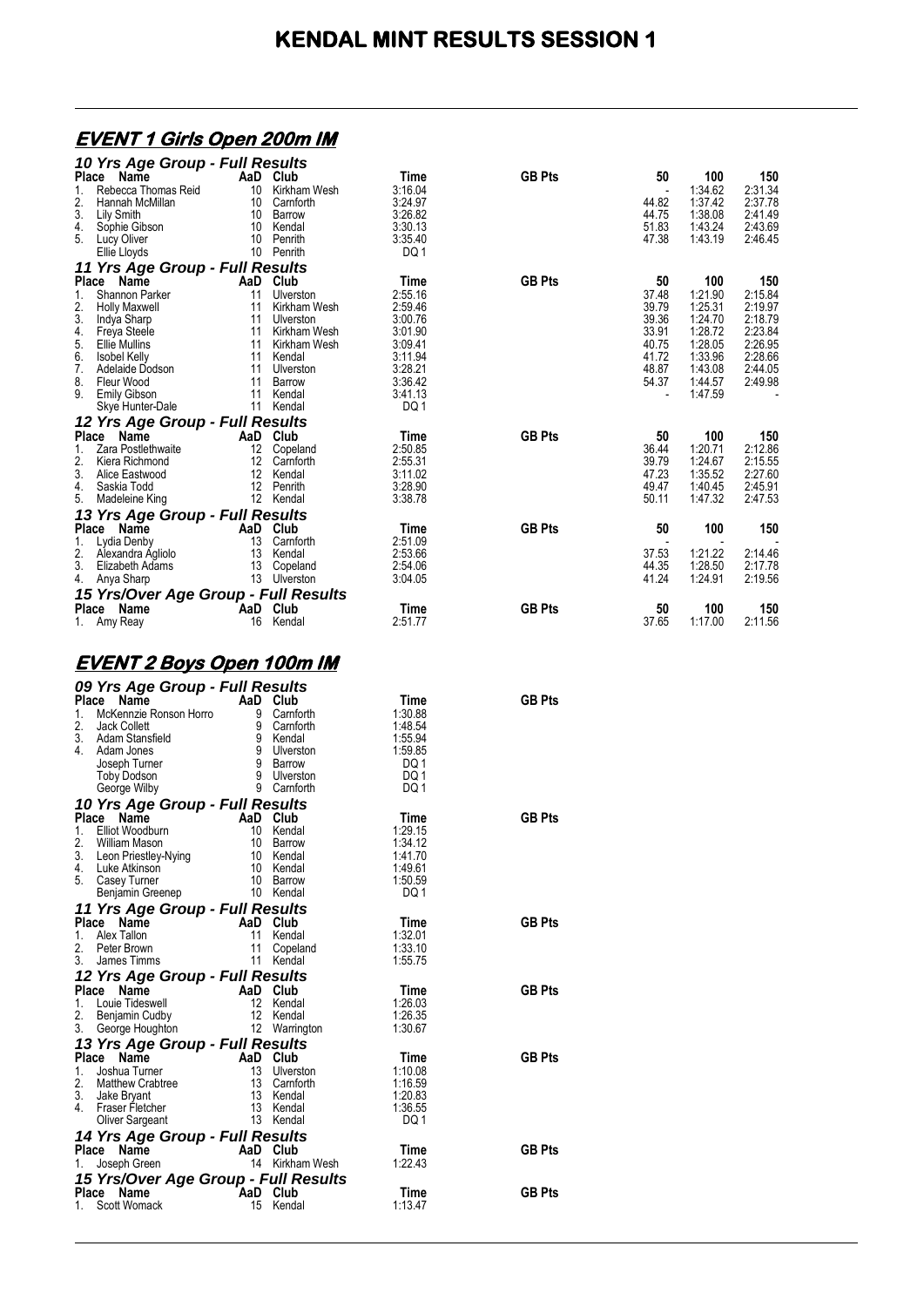|             | <u>EVENT 3 Girls Open 50m Backstroke</u>                                                                                                                                                                                                                                                         |           |                         |                  |               |
|-------------|--------------------------------------------------------------------------------------------------------------------------------------------------------------------------------------------------------------------------------------------------------------------------------------------------|-----------|-------------------------|------------------|---------------|
|             | 09 Yrs Age Group - Full Results                                                                                                                                                                                                                                                                  |           |                         |                  |               |
|             | Place Name<br>Ce Name<br>Keira Nelson<br>Label Frear<br>Laura Bethell<br>Ellie Bottomley<br>Harriet Eastwood<br>Elvis Alcolm<br>The Alcolm<br>Charries Strength (1990)<br>Strength (1990)<br>Strength (1990)<br>Strength (1990)<br>Strength (1990)<br>Strength (1990)<br>                        |           |                         | Time             | <b>GB Pts</b> |
| 1.<br>2.    |                                                                                                                                                                                                                                                                                                  |           |                         | 48.80<br>55.69   |               |
| 3.          |                                                                                                                                                                                                                                                                                                  |           |                         | 56.78            |               |
| 4.          |                                                                                                                                                                                                                                                                                                  |           |                         | 58.06            |               |
| 5.          |                                                                                                                                                                                                                                                                                                  |           |                         | 1:02.77<br>DQ 2  |               |
|             |                                                                                                                                                                                                                                                                                                  |           |                         |                  |               |
|             | 10 Yrs Age Group - Full Results<br><b>10 Yrs Age Group - Full Results</b><br>Place Name<br>10 Club<br>2. Lucy Sargeant<br>10 Cenforth<br>10 Kendal<br>3. Rebecca Thomas Reid<br>10 Kirkham Wesh<br>4. Maisie Allohy<br>6. Sophie Gibson<br>6. Sophie Gibson<br>10 Gamforth<br>7. Maia Bishop<br> |           |                         | Time             | <b>GB Pts</b> |
|             |                                                                                                                                                                                                                                                                                                  |           |                         | 40.94            |               |
|             |                                                                                                                                                                                                                                                                                                  |           |                         | 42.07            |               |
|             |                                                                                                                                                                                                                                                                                                  |           |                         | 42.38<br>43.00   |               |
|             |                                                                                                                                                                                                                                                                                                  |           |                         | 43.11            |               |
|             |                                                                                                                                                                                                                                                                                                  |           |                         | 44.41            |               |
|             |                                                                                                                                                                                                                                                                                                  |           |                         | 47.46<br>48.20   |               |
|             |                                                                                                                                                                                                                                                                                                  |           |                         | 48.51            |               |
|             |                                                                                                                                                                                                                                                                                                  |           |                         | 48.90            |               |
|             |                                                                                                                                                                                                                                                                                                  |           |                         | 51.44<br>51.99   |               |
|             |                                                                                                                                                                                                                                                                                                  |           |                         | 52.43            |               |
|             |                                                                                                                                                                                                                                                                                                  |           |                         | DQ 2             |               |
|             |                                                                                                                                                                                                                                                                                                  |           |                         |                  |               |
|             |                                                                                                                                                                                                                                                                                                  |           |                         | Time             | <b>GB Pts</b> |
|             |                                                                                                                                                                                                                                                                                                  |           |                         | 37.23<br>37.62   |               |
|             |                                                                                                                                                                                                                                                                                                  |           |                         | 37.96            |               |
|             |                                                                                                                                                                                                                                                                                                  |           |                         | 39.64            |               |
|             |                                                                                                                                                                                                                                                                                                  |           |                         | 39.81<br>-40.04  |               |
|             |                                                                                                                                                                                                                                                                                                  |           |                         | - 40.15          |               |
|             |                                                                                                                                                                                                                                                                                                  |           |                         | 40.43            |               |
|             |                                                                                                                                                                                                                                                                                                  |           |                         | 41.52            |               |
|             |                                                                                                                                                                                                                                                                                                  |           |                         | 42.30<br>42.83   |               |
|             |                                                                                                                                                                                                                                                                                                  |           |                         | 42.94            |               |
|             |                                                                                                                                                                                                                                                                                                  |           |                         | 43.87            |               |
|             |                                                                                                                                                                                                                                                                                                  |           |                         | 44.68<br>45.91   |               |
|             |                                                                                                                                                                                                                                                                                                  |           |                         | 46.11            |               |
|             |                                                                                                                                                                                                                                                                                                  |           |                         | 46.73            |               |
|             |                                                                                                                                                                                                                                                                                                  |           |                         | 47.47<br>- 48.46 |               |
|             |                                                                                                                                                                                                                                                                                                  |           |                         | 49.32            |               |
|             |                                                                                                                                                                                                                                                                                                  |           |                         | 51.31            |               |
|             | Nicola Dun,<br>Nicola Dun,<br><b>1 Arrs Age Group - Full Results and McMillan</b><br><b>1 Arrs Age Group - Full Results and Club</b><br>Indya Shamp<br>Shamnon Parker<br>Holly Maxwell<br>Holly Maxwell<br>The Card of the Units of the Nicham Wesh<br>Nia                                       |           |                         |                  |               |
|             | <b>Example:</b><br><b>Example:</b><br><b>Example:</b><br><b>Example:</b><br><b>Example:</b><br><b>Example:</b><br><b>Example:</b><br><b>Example:</b><br><b>Example:</b><br><b>Example:</b><br><b>Example:</b><br><b>Example:</b><br><b>Example:</b><br><b>Example:</b><br><b>Example:</b>        |           |                         | Time<br>36.37    | <b>GB Pts</b> |
| 2.          |                                                                                                                                                                                                                                                                                                  | 12        | Copeland<br>Copeland    | 36.50            |               |
| 3.          |                                                                                                                                                                                                                                                                                                  | 12        | Kendal                  | 37.88            |               |
|             | 4. Anna Morrison                                                                                                                                                                                                                                                                                 |           | 12 Ulverston            | 38.61            |               |
| 5.<br>6.    | Kiera Richmond<br>Alice Eastwood                                                                                                                                                                                                                                                                 | 12<br>12  | Camforth<br>Kendal      | 39.43<br>41.91   |               |
| 7.          | Ella Bond                                                                                                                                                                                                                                                                                        | 12        | Kendal                  | 41.98            |               |
|             | 8. Molly Womack                                                                                                                                                                                                                                                                                  | 12        | Kendal                  | 43.12            |               |
|             | 13 Yrs Age Group - Full Results                                                                                                                                                                                                                                                                  |           |                         |                  |               |
| Place<br>1. | Name<br>Ella Mounsey                                                                                                                                                                                                                                                                             | AaD<br>13 | Club<br>Kendal          | Time<br>33.28    | <b>GB Pts</b> |
| 2.          | Anya Sharp                                                                                                                                                                                                                                                                                       | 13        | Ulverston               | 36.35            |               |
| 3.          | Alexandra Agliolo                                                                                                                                                                                                                                                                                | 13        | Kendal                  | 37.09            |               |
| 5.          | 4. Zoe Webster<br>Lydia Mason                                                                                                                                                                                                                                                                    | 13<br>13  | Kendal<br>Barrow        | 39.00<br>39.54   |               |
| 6.          | Lydia Denby                                                                                                                                                                                                                                                                                      | 13        | Camforth                | 39.72            |               |
| 7.          | Neve Richardson                                                                                                                                                                                                                                                                                  | 13        | Copeland                | 40.18            |               |
| 8.          | Elizabeth Adams                                                                                                                                                                                                                                                                                  | 13        | Copeland                | 40.44            |               |
|             | 14 Yrs Age Group - Full Results                                                                                                                                                                                                                                                                  |           |                         |                  |               |
| Place<br>1. | Name<br>Georgina Milburn                                                                                                                                                                                                                                                                         | AaD<br>14 | Club<br>Ulverston       | Time<br>34.70    | <b>GB Pts</b> |
| 2.          | Libby Steele                                                                                                                                                                                                                                                                                     |           | 14 Kirkham Wesh         | 36.53            |               |
|             | 15 Yrs/Over Age Group - Full Results                                                                                                                                                                                                                                                             |           |                         |                  |               |
| Place       | Name                                                                                                                                                                                                                                                                                             | AaD Club  |                         | Time             | <b>GB Pts</b> |
| 1.<br>2.    | Emily Reay<br>Melissa Morgan                                                                                                                                                                                                                                                                     | 15        | Kendal<br>15 Warrington | 33.60<br>35.37   |               |
|             |                                                                                                                                                                                                                                                                                                  |           |                         |                  |               |
|             | <u>EVENT 4 Boys Open 50m Breaststroke</u>                                                                                                                                                                                                                                                        |           |                         |                  |               |
|             | 09 Yrs Age Group - Full Results                                                                                                                                                                                                                                                                  |           |                         |                  |               |
| Place       | Name                                                                                                                                                                                                                                                                                             |           | AaD Club                | Time             | <b>GB Pts</b> |
|             | 1. McKennzie Ronson Horro                                                                                                                                                                                                                                                                        |           | 9 Camforth              | 51.68            |               |

2. George Wilby 9 Carnforth 52.11 3. Adam Jones 9 Ulverston 56.98 4. Adam Stansfield 9 Kendal 57.68 5. Solomon Priestley-Nyin 9 Kendal 1:03.01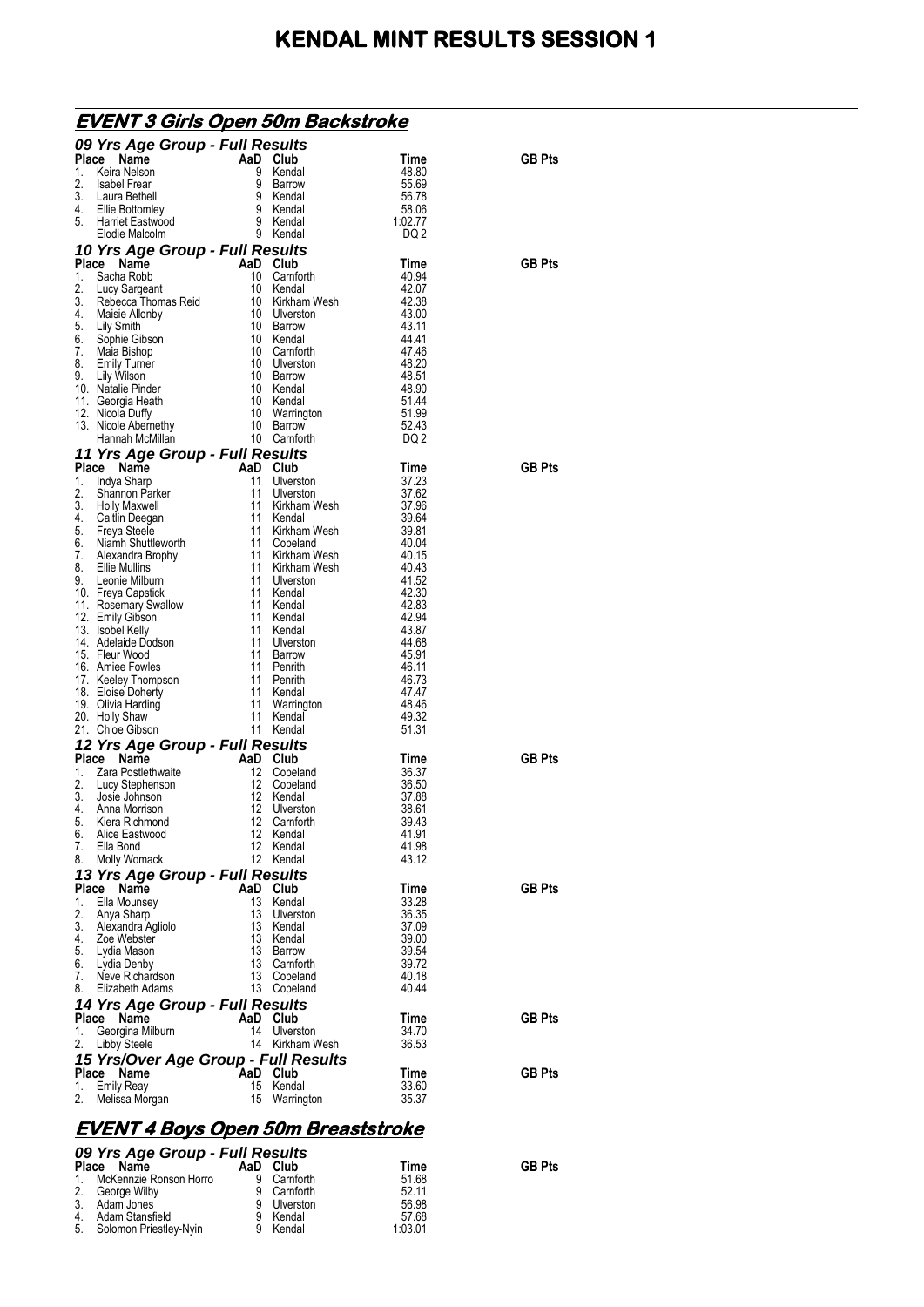|    | 6. Joseph Turner                                                          | 9 | Barrow                     | 1:04.83            |               |                  |  |
|----|---------------------------------------------------------------------------|---|----------------------------|--------------------|---------------|------------------|--|
|    | 7. Toby Dodson                                                            |   | 9 Ulverston                | 1:16.25            |               |                  |  |
|    | 10 Yrs Age Group - Full Results                                           |   |                            |                    | <b>GB Pts</b> |                  |  |
|    | Place Name<br>1. Elliot Woodburn                                          |   | AaD Club<br>10 Kendal      | Time<br>45.55      |               |                  |  |
| 2. | William Mason                                                             |   | 10 Barrow                  | 48.75              |               |                  |  |
|    | 3. Leon Priestley-Nying                                                   |   | 10 Kendal                  | 54.84              |               |                  |  |
|    | 4. Casey Turner<br>5. Finley Lawson                                       |   | 10 Barrow<br>10 Kendal     | 57.14<br>58.12     |               |                  |  |
|    | 6. Benjamin Greenep                                                       |   | 10 Kendal                  | 1:03.95            |               |                  |  |
|    | 11 Yrs Age Group - Full Results                                           |   |                            |                    |               |                  |  |
|    | Place Name                                                                |   | AaD Club                   | Time               | <b>GB Pts</b> |                  |  |
|    | 1. Lewis Airey<br>2. James Timms                                          |   | 11 Kendal<br>11 Kendal     | 52.41<br>56.85     |               |                  |  |
|    | 12 Yrs Age Group - Full Results                                           |   |                            |                    |               |                  |  |
|    | Place Name                                                                |   | AaD Club                   | Time               | <b>GB Pts</b> |                  |  |
|    | 1. Patrick Cush                                                           |   | 12 Ulverston               | 39.56              |               |                  |  |
|    | 2. Connor White                                                           |   | 12 Camforth                | 42.86              |               |                  |  |
|    | 3. George Houghton<br>4. Louie Tideswell                                  |   | 12 Warrington<br>12 Kendal | 45.90<br>45.92     |               |                  |  |
|    | 13 Yrs Age Group - Full Results                                           |   |                            |                    |               |                  |  |
|    | Place Name                                                                |   | AaD Club                   | Time               | <b>GB Pts</b> |                  |  |
|    | 1. Matthew Crabtree                                                       |   | 13 Carnforth               | 41.67              |               |                  |  |
|    | 2. Joshua Turner                                                          |   | 13 Ulverston               | 41.89              |               |                  |  |
|    | 3. Jake Bryant<br>4. Fraser Fletcher                                      |   | 13 Kendal<br>13 Kendal     | 42.80<br>50.44     |               |                  |  |
|    | 14 Yrs Age Group - Full Results                                           |   |                            |                    |               |                  |  |
|    | Place Name                                                                |   | AaD Club                   | Time               | <b>GB Pts</b> |                  |  |
|    | Niall Cush                                                                |   | 14 Ulverston               | DQ 3               |               |                  |  |
|    |                                                                           |   |                            |                    |               |                  |  |
|    | <u>EVENT 5 Girls Open 100m Butterfly</u>                                  |   |                            |                    |               |                  |  |
|    | 09 Yrs Age Group - Full Results                                           |   |                            |                    |               |                  |  |
|    | Place Name                                                                |   | AaD Club                   | Time               | <b>GB Pts</b> | 50               |  |
|    | Lucie Bulman                                                              |   | 9 Kendal                   | DQ 3               |               |                  |  |
|    | 10 Yrs Age Group - Full Results<br>Place Name<br>an an India.<br>Tagairtí |   | AaD Club                   | Time               | <b>GB Pts</b> | 50               |  |
|    | 1. Lily Smith                                                             |   | 10 Barrow                  | 1:39.09            |               | 44.83            |  |
|    | 2. Lucy Oliver                                                            |   | 10 Penrith                 | 1:41.44            |               | 47.36            |  |
|    | 11 Yrs Age Group - Full Results                                           |   |                            |                    |               |                  |  |
|    | Place Name<br>1. Shannon Parker                                           |   | AaD Club<br>11 Ulverston   | Time<br>1:23.16    | <b>GB Pts</b> | 50<br>38.74      |  |
|    | 2. Indya Sharp                                                            |   | 11 Ulverston               | 1:26.47            |               | 40.61            |  |
|    | 3. Isobel Kelly                                                           |   | 11 Kendal                  | 1:32.46            |               | 41.86            |  |
|    | 4. Niamh Brenan                                                           |   | 11 Penrith<br>11 Barrow    | 1:46.38<br>1:57.57 |               | 48.42<br>55.00   |  |
|    | 5. Fleur Wood<br>12 Yrs Age Group - Full Results                          |   |                            |                    |               |                  |  |
|    | Place Name                                                                |   | AaD Club                   | Time               | <b>GB Pts</b> | 50               |  |
|    | 1. Lucy Stephenson                                                        |   | 12 Copeland                | 1:22.78            |               | 14.79            |  |
|    | 2. Josie Johnson                                                          |   | 12 Kendal                  | 1:25.92            |               | 40.27            |  |
|    | 3. Anna Morrison<br>4. Ella Bond                                          |   | 12 Ulverston<br>12 Kendal  | 1:28.47<br>1:35.69 |               | 40.23<br>43.95   |  |
|    | 5. Emily Westmorland                                                      |   | 12 Kendal                  | 1:40.96            |               | 44.52            |  |
|    | 6. Molly Womack                                                           |   | 12 Kendal                  | 1:49.70            |               | 46.06            |  |
|    | 13 Yrs Age Group - Full Results                                           |   |                            |                    |               |                  |  |
|    | Place Name<br>1. Ella Mounsey                                             |   | AaD Club<br>13 Kendal      | Time<br>1:12.75    | <b>GB Pts</b> | 50<br>34.34      |  |
|    | 2. Lydia Denby                                                            |   | 13 Camforth                | 1:18.11            |               | 36.45            |  |
|    | 15 Yrs/Over Age Group - Full Results                                      |   |                            |                    |               |                  |  |
|    | Place Name                                                                |   | AaD Club                   | Time               | <b>GB Pts</b> | 50               |  |
|    | 1. Emily Reav<br>2. Amy Reay                                              |   | 15 Kendal<br>16 Kendal     | 1:10.81<br>1:24.19 |               | 33.31<br>38.46   |  |
|    |                                                                           |   |                            |                    |               |                  |  |
|    | <u>EVENT 6 Boys Open 100m Freestyle</u>                                   |   |                            |                    |               |                  |  |
|    | 09 Yrs Age Group - Full Results                                           |   |                            |                    |               |                  |  |
|    | Place Name                                                                |   | AaD Club                   | Time               | <b>GB Pts</b> | 50               |  |
|    | 1. McKennzie Ronson Horro                                                 |   | 9 Camforth                 | 1:18.41            |               | 36.77            |  |
|    | 2. Jack Collett                                                           |   | 9 Camforth                 | 1:35.69            |               | 43.97            |  |
|    | 3. Joseph Turner<br>4. Toby Dodson                                        |   | 9 Barrow<br>9 Ulverston    | 1:52.62<br>2:22.15 |               | 53.78<br>1:08.26 |  |
|    | 10 Yrs Age Group - Full Results                                           |   |                            |                    |               |                  |  |
|    | Place Name                                                                |   | AaD Club                   | Time               | <b>GB Pts</b> | 50               |  |
|    | 1. William Mason                                                          |   | 10 Barrow                  | 1:27.93            |               | 41.04            |  |
|    | 2. Finley Lawson<br>3. Casey Turner                                       |   | 10 Kendal<br>10 Barrow     | 1:32.23<br>1:36.67 |               | 42.58<br>43.33   |  |
|    | 4. Benjamin Greenep                                                       |   | 10 Kendal                  | 1:43.41            |               | 49.62            |  |
|    | 11 Yrs Age Group - Full Results                                           |   |                            |                    |               |                  |  |
|    | Place Name                                                                |   | AaD Club                   | Time               | <b>GB Pts</b> | 50               |  |
|    | 1. Peter Brown<br>2. Alex Tallon                                          |   | 11 Copeland<br>11 Kendal   | 1:21.32<br>1:22.99 |               | 38.90<br>38.86   |  |
|    | 3. Lewis Airey                                                            |   | 11 Kendal                  | 1:35.37            |               | 46.35            |  |
|    | 12 Yrs Age Group - Full Results                                           |   |                            |                    |               |                  |  |
|    | Place Name                                                                |   | AaD Club                   | Time               | <b>GB Pts</b> | 50               |  |
|    |                                                                           |   |                            |                    |               |                  |  |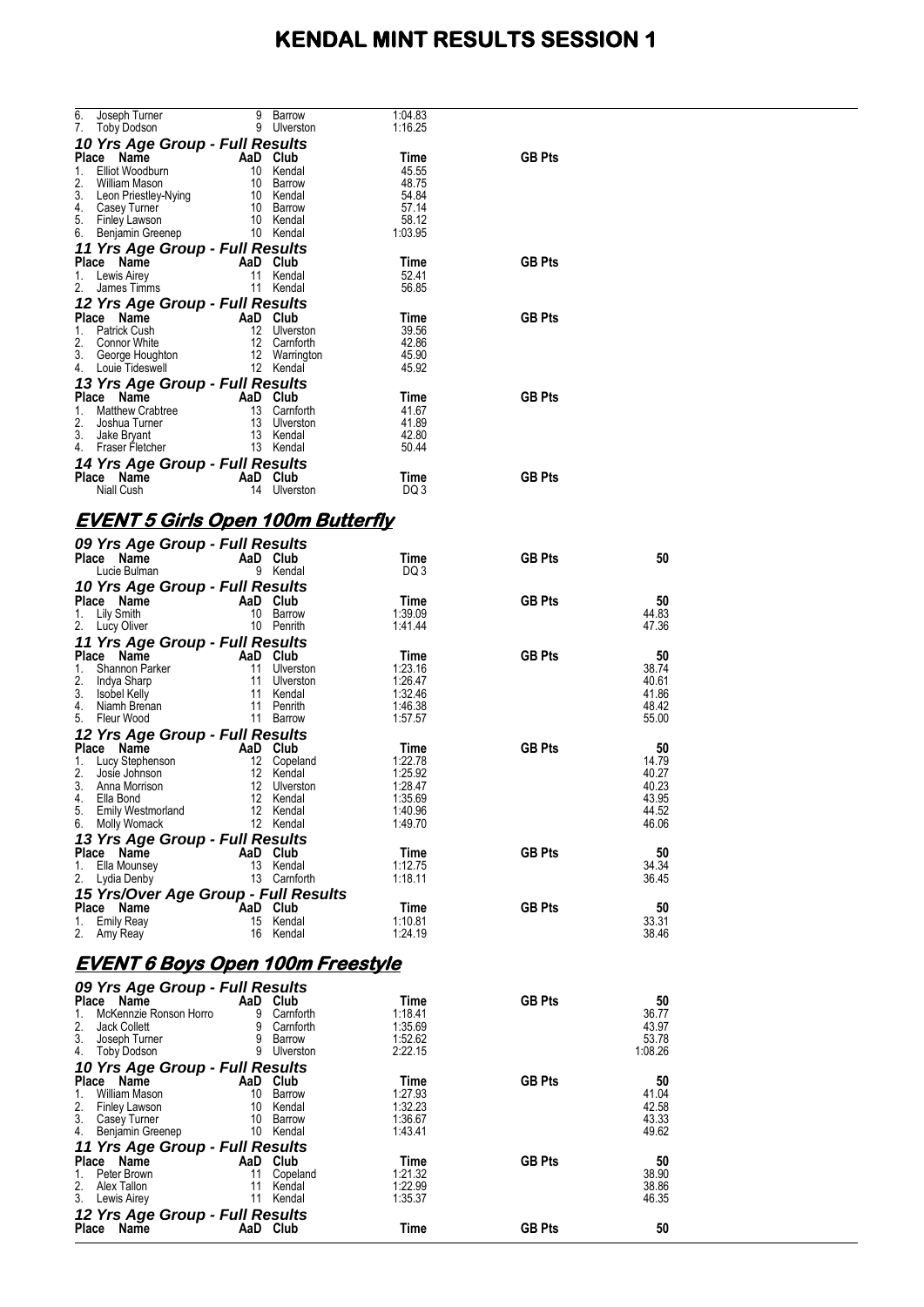| 1.          | Patrick Cush                            | 12  | Ulverston             | 1:09.30       |               | 33.48 |  |
|-------------|-----------------------------------------|-----|-----------------------|---------------|---------------|-------|--|
| 2.          | Louie Tideswell                         |     | 12 Kendal             | 1:13.51       |               | 35.52 |  |
| 3.          | <b>Connor White</b>                     | 12  | Camforth              | 1:18.95       |               | 37.80 |  |
| 4.          | Benjamin Cudby                          |     | 12 Kendal             | 1:20.77       |               | 37.72 |  |
|             | 5. George Houghton                      |     | 12 Warrington         | 1:21.20       |               | 39.85 |  |
|             |                                         |     |                       |               |               |       |  |
|             | 13 Yrs Age Group - Full Results         |     |                       |               |               |       |  |
|             | Place Name                              |     | AaD Club              | Time          | <b>GB Pts</b> | 50    |  |
| 1.          | <b>Matthew Crabtree</b>                 | 13  | Camforth              | 1:05.55       |               | 31.05 |  |
| 2.          |                                         |     | 13 Kendal             | 1:08.03       |               | 32.26 |  |
|             | <b>Oliver Sargeant</b>                  |     |                       |               |               |       |  |
| 3.          | Kes Fountain                            | 13  | Penrith               | 1:08.57       |               | 32.48 |  |
| 4.          | Fraser Fletcher                         |     | 13 Kendal             | 1:31.12       |               | 41.76 |  |
|             | 14 Yrs Age Group - Full Results         |     |                       |               |               |       |  |
|             |                                         |     |                       |               |               |       |  |
|             | Place Name                              |     | AaD Club              | Time          | <b>GB Pts</b> | 50    |  |
| 1.          | Niall Cush                              |     | 14 Ulverston          | 1:05.06       |               | 30.95 |  |
| 2.          | Joseph Green                            |     | 14 Kirkham Wesh       | 1:11.80       |               | 34.51 |  |
|             | 15 Yrs/Over Age Group - Full Results    |     |                       |               |               |       |  |
|             |                                         |     |                       |               |               |       |  |
|             | Place Name                              | AaD | Club                  | Time          | <b>GB Pts</b> | 50    |  |
| 1.          | <b>Tim Collinson</b>                    |     | 15 Kirkham Wesh       | 1:02.01       |               | 30.12 |  |
| 2.          | Scott Womack                            | 15  | Kendal                | 1:04.20       |               |       |  |
|             |                                         |     |                       |               |               |       |  |
|             |                                         |     |                       |               |               |       |  |
|             | <u>EVENT 7 Girls Open 50m Freestyle</u> |     |                       |               |               |       |  |
|             |                                         |     |                       |               |               |       |  |
|             | 09 Yrs Age Group - Full Results         |     |                       |               |               |       |  |
|             | Place Name                              |     | AaD Club              | Time          | <b>GB Pts</b> |       |  |
| 1.          | Lucie Bulman                            |     | 9 Kendal              | 39.15         |               |       |  |
| 2.          |                                         | 9   | Camforth              | 40.24         |               |       |  |
|             | Anya White                              |     |                       |               |               |       |  |
| 3.          | Elodie Malcolm                          | 9   | Kendal                | 44.99         |               |       |  |
| 4.          | Keira Nelson                            |     | 9 Kendal              | 46.04         |               |       |  |
| 5.          | Laura Bethell                           | 9   | Kendal                | 49.78         |               |       |  |
| 6.          | Amelia King                             | 9   | Kendal                | 50.47         |               |       |  |
| 7.          | <b>Isabel Frear</b>                     | 9   | Barrow                | 53.69         |               |       |  |
| 8.          | Ella Hollingham                         | 9   | Kendal                | 58.70         |               |       |  |
|             |                                         |     |                       |               |               |       |  |
| 9.          | Harriet Eastwood                        |     | 9 Kendal              | 1:02.07       |               |       |  |
|             | 10 Yrs Age Group - Full Results         |     |                       |               |               |       |  |
|             | Place Name                              |     | AaD Club              | Time          | <b>GB Pts</b> |       |  |
| 1.          | Lily Smith                              | 10  | Barrow                | 35.60         |               |       |  |
|             |                                         |     |                       |               |               |       |  |
| 2.          | Maisie Allonby                          | 10  | Ulverston             | 36.14         |               |       |  |
| 3.          | Rebecca Thomas Reid                     |     | 10 Kirkham Wesh       | 36.30         |               |       |  |
| 4.          | Ellie Lloyds                            | 10  | Penrith               | 36.98         |               |       |  |
| 5.          | Sacha Robb                              |     | 10 Camforth           | 37.15         |               |       |  |
| 6.          | Lucy Sargeant                           |     | 10 Kendal             | 37.22         |               |       |  |
| 7.          | Hannah McMillan                         | 10  | Camforth              | 38.35         |               |       |  |
| 8.          | Emma Foster                             |     | 10 Kendal             | 38.74         |               |       |  |
|             |                                         |     |                       | 41.27         |               |       |  |
| 9.          | Lily Wilson                             |     | 10 Barrow             |               |               |       |  |
|             |                                         |     |                       |               |               |       |  |
|             | 10. Georgia Heath                       | 10  | Kendal                | 42.25         |               |       |  |
|             | 11. Natalie Pinder                      | 10  | Kendal                | 42.34         |               |       |  |
|             |                                         | 10  | Ulverston             | 42.91         |               |       |  |
|             | 12. Emily Turner                        |     |                       |               |               |       |  |
|             | 13. Nicola Duffy                        | 10  | Warrington            | 46.36         |               |       |  |
|             | 14. Mia Bryant                          |     | 10 Kendal             | 46.88         |               |       |  |
|             | 15. Nicole Abernethy                    |     | 10 Barrow             | 48.89         |               |       |  |
|             |                                         |     |                       |               |               |       |  |
|             | 11 Yrs Age Group - Full Results         |     |                       |               |               |       |  |
|             | Place Name                              | AaD | Club                  | Time          | <b>GB Pts</b> |       |  |
| 1.          | Shannon Parker                          | 11  | Ulverston             | 31.84         |               |       |  |
| 2.          | Holly Maxwell                           | 11  | Kirkham Wesh          | 32.11         |               |       |  |
| 3.          | Niamh Shuttleworth                      | 11  | Copeland              | 33.55         |               |       |  |
| 4.          | <b>Ellie Mullins</b>                    | 11  | Kirkham Wesh          | 34.05         |               |       |  |
| 5.          | Caitlin Deegan                          | 11  | Kendal                | 34.52         |               |       |  |
| 6.          | Indya Sharp                             | 11  | Ulverston             | 34.64         |               |       |  |
| 7.          | Alexandra Brophy                        | 11  | Kirkham Wesh          | 34.69         |               |       |  |
| 8.          |                                         | 11  | Kirkham Wesh          | 34.73         |               |       |  |
|             | Freya Steele                            |     |                       |               |               |       |  |
| 9.          | <b>Rosemary Swallow</b>                 | 11  | Kendal                | 35.06         |               |       |  |
|             | 10. Megan Bascombe                      | 11  | Kendal                | 36.32         |               |       |  |
|             | 11. Isobel Kelly                        | 11  | Kendal                | 37.14         |               |       |  |
|             | 12. Leonie Milburn                      | 11  | Ulverston             | 37.20         |               |       |  |
|             | 13. Adelaide Dodson                     | 11  | Ulverston             | 38.04         |               |       |  |
|             | 14. Freya Capstick                      | 11  | Kendal                | 38.38         |               |       |  |
|             | 15. Keeley Thompson                     | 11  | Penrith               | 38.66         |               |       |  |
|             | 16. Skye Hunter-Dale                    | 11  | Kendal                | 38.78         |               |       |  |
|             |                                         | 11  |                       |               |               |       |  |
|             | 17. Amiee Fowles                        |     | Penrith               | 38.88         |               |       |  |
|             | 18. Fleur Wood                          | 11  | Barrow                | 38.97         |               |       |  |
|             | 19. Olivia Harding                      | 11  | Warrington            | 41.00         |               |       |  |
|             | 20. Holly Shaw                          | 11  | Kendal                | 41.97         |               |       |  |
|             | 21. Chloe Gibson                        | 11  | Kendal                | 43.64         |               |       |  |
|             | 22. Eloise Doherty                      | 11  | Kendal                | 44.04         |               |       |  |
|             |                                         |     |                       |               |               |       |  |
|             | 12 Yrs Age Group - Full Results         |     |                       |               |               |       |  |
| Place       | Name                                    |     | AaD Club              | Time          | <b>GB Pts</b> |       |  |
| 1.          | Zara Postlethwaite                      | 12  | Copeland              | 31.10         |               |       |  |
| 2.          | Anna Morrison                           | 12  | Ulverston             | 32.96         |               |       |  |
| 3.          | Kiera Richmond                          | 12  | Camforth              | 33.51         |               |       |  |
| 4.          |                                         | 12  | Kendal                |               |               |       |  |
|             | <b>Emily Westmorland</b>                |     |                       | 34.39         |               |       |  |
| 5.          | Molly Womack                            | 12  | Kendal                | 35.14         |               |       |  |
| 6.          | Ella Bond                               | 12  | Kendal                | 35.41         |               |       |  |
| 7.          | Saskia Todd                             | 12  | Penrith               | 36.06         |               |       |  |
| 8.          | Alice Eastwood                          |     | 12 Kendal             | 36.37         |               |       |  |
|             |                                         |     |                       |               |               |       |  |
|             | 13 Yrs Age Group - Full Results         |     |                       |               |               |       |  |
| Place<br>1. | Name<br>Ella Mounsey                    |     | AaD Club<br>13 Kendal | Time<br>30.44 | <b>GB Pts</b> |       |  |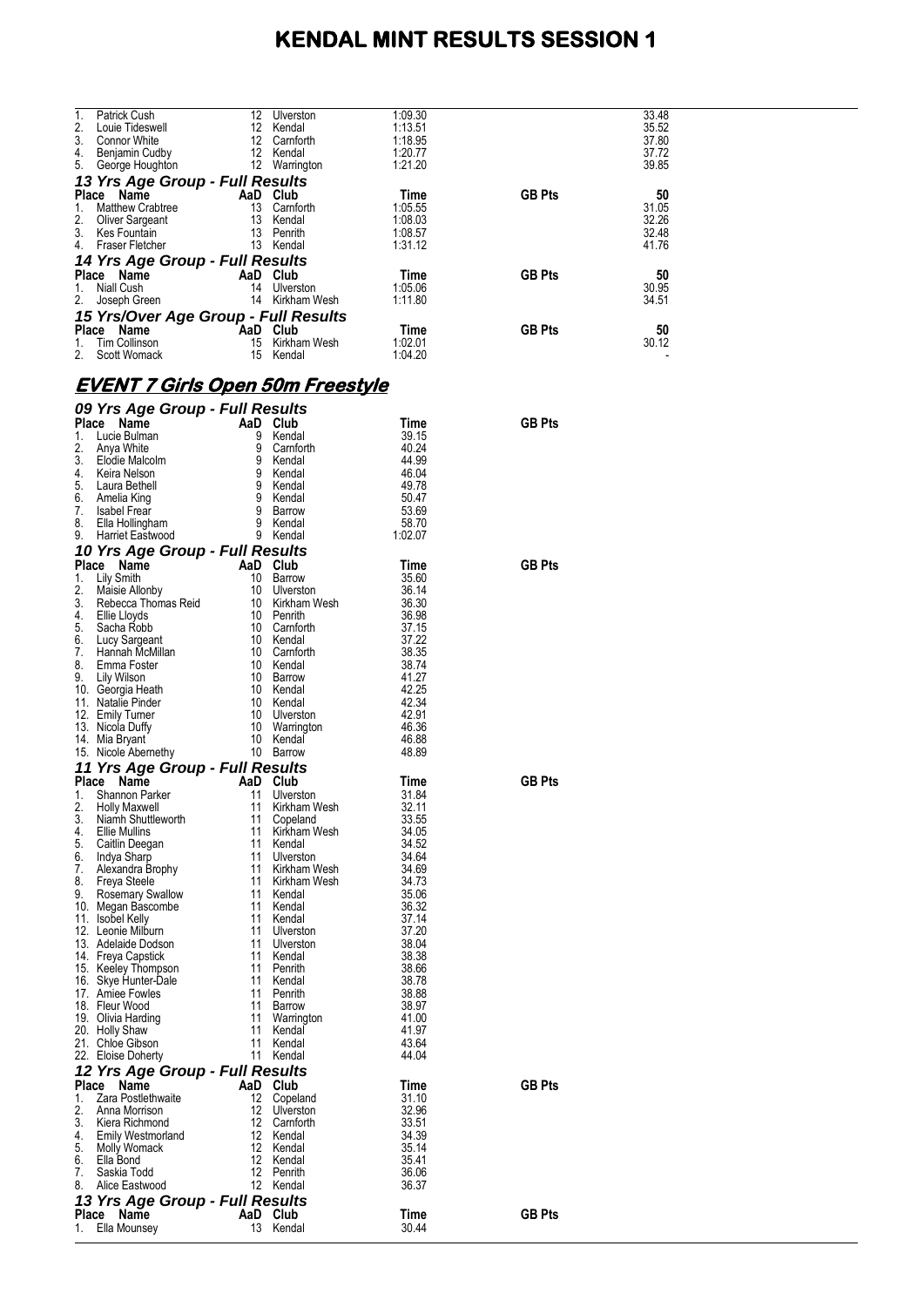|          | Alexandra Agliolo<br>Anya Sharp 13 Ulverston<br>Neve Richardson 13 Copeland<br>Lydia Denby 13 Canforth<br>Zoe Webster 13 Kendal<br>Lydia Mason 13 Barrow                                                                             |          |                           | 31.62              |               |                |
|----------|--------------------------------------------------------------------------------------------------------------------------------------------------------------------------------------------------------------------------------------|----------|---------------------------|--------------------|---------------|----------------|
|          | 3. Anya Sharp                                                                                                                                                                                                                        |          |                           | 33.55              |               |                |
| 4.       |                                                                                                                                                                                                                                      |          |                           | 33.59              |               |                |
| 5.       | 6. Zoe Webster                                                                                                                                                                                                                       |          |                           | 33.80<br>33.95     |               |                |
| 7.       | Lydia Mason                                                                                                                                                                                                                          |          | 13 Barrow                 | 35.37              |               |                |
|          | 8. Hannah McKee                                                                                                                                                                                                                      |          | 13 Kendal                 | 37.94              |               |                |
|          | 14 Yrs Age Group - Full Results                                                                                                                                                                                                      |          |                           |                    |               |                |
|          | Place Name                                                                                                                                                                                                                           |          | AaD Club                  | Time               | <b>GB Pts</b> |                |
| 1.       | Georgina Milburn                                                                                                                                                                                                                     |          | 14 Ulverston              | 30.99              |               |                |
| 2.       | Libby Steele                                                                                                                                                                                                                         |          | 14 Kirkham Wesh           | 31.34              |               |                |
|          | 15 Yrs/Over Age Group - Full Results                                                                                                                                                                                                 |          |                           |                    |               |                |
|          | Place Name<br>$A$ a $D$ Club                                                                                                                                                                                                         |          |                           | Time               | <b>GB Pts</b> |                |
| 1.       |                                                                                                                                                                                                                                      |          |                           | 29.40              |               |                |
| 2.       | 15 Kendal<br>Melissa Morgan 15 Kendal<br>15 Warring                                                                                                                                                                                  |          | 15 Warrington             | 31.57              |               |                |
|          |                                                                                                                                                                                                                                      |          |                           |                    |               |                |
|          | <u>EVENT 8 Boys Open 50m Butterfly</u>                                                                                                                                                                                               |          |                           |                    |               |                |
|          | 09 Yrs Age Group - Full Results                                                                                                                                                                                                      |          |                           |                    |               |                |
|          | <b>Case of Case of Case of Case of Case of Case of Case of Case of Case of Case of Case of Case of Case of Case of Case of Case of Case of Case of Case of Case of Case of Case of Case of Case of Case of Case of Case of Case </b> |          |                           | Time               | <b>GB Pts</b> |                |
|          |                                                                                                                                                                                                                                      |          |                           | 44.48              |               |                |
|          |                                                                                                                                                                                                                                      |          |                           | 46.34              |               |                |
|          |                                                                                                                                                                                                                                      |          |                           | 57.28              |               |                |
|          |                                                                                                                                                                                                                                      |          |                           | 1:01.92<br>1:11.81 |               |                |
|          |                                                                                                                                                                                                                                      |          |                           | DQ 5               |               |                |
|          | 10 Yrs Age Group - Full Results                                                                                                                                                                                                      |          |                           |                    |               |                |
|          |                                                                                                                                                                                                                                      |          |                           | Time               | <b>GB Pts</b> |                |
|          |                                                                                                                                                                                                                                      |          |                           | 45.14              |               |                |
|          |                                                                                                                                                                                                                                      |          |                           | 52.61              |               |                |
|          |                                                                                                                                                                                                                                      |          |                           | 57.78              |               |                |
|          |                                                                                                                                                                                                                                      |          |                           | 59.20              |               |                |
|          |                                                                                                                                                                                                                                      |          |                           | DQ 5               |               |                |
|          | 11 Yrs Age Group - Full Results                                                                                                                                                                                                      |          |                           |                    |               |                |
|          | Place Name<br>an Partido                                                                                                                                                                                                             |          | AaD Club                  | Time               | <b>GB Pts</b> |                |
| 1.<br>2. | Peter Brown<br>James Timms                                                                                                                                                                                                           |          | 11 Copeland<br>11 Kendal  | 40.79<br>1:04.70   |               |                |
|          |                                                                                                                                                                                                                                      |          |                           |                    |               |                |
|          | 12 Yrs Age Group - Full Results                                                                                                                                                                                                      |          |                           |                    |               |                |
| 1.       | Place Name<br>George Houghton                                                                                                                                                                                                        |          | AaD Club<br>12 Warrington | Time<br>45.79      | <b>GB Pts</b> |                |
|          |                                                                                                                                                                                                                                      |          |                           |                    |               |                |
|          | 13 Yrs Age Group - Full Results                                                                                                                                                                                                      |          |                           | Time               | <b>GB Pts</b> |                |
|          |                                                                                                                                                                                                                                      |          |                           |                    |               |                |
|          |                                                                                                                                                                                                                                      |          |                           |                    |               |                |
|          |                                                                                                                                                                                                                                      |          |                           | 31.27              |               |                |
|          |                                                                                                                                                                                                                                      |          |                           | 33.55<br>34.28     |               |                |
|          |                                                                                                                                                                                                                                      |          |                           | 36.52              |               |                |
| 5.       | Place Name AaD Club<br>1. Joshua Turner AaD Club<br>1. Joshua Turner 13 Ulverston<br>2. Kes Fountain 13 Penrith<br>3. Oliver Sargeant 13 Kendal<br>5. Jake Bryant 13 Camforth<br>5. Jake Bryant<br>Jake Bryant                       |          | 13 Kendal                 | 37.90              |               |                |
|          |                                                                                                                                                                                                                                      |          |                           |                    |               |                |
|          | 14 Yrs Age Group - Full Results<br>Place Name                                                                                                                                                                                        |          | AaD Club                  | Time               | <b>GB Pts</b> |                |
| 1.       | $\begin{array}{c} \cdot \\ \cdot \\ \cdot \end{array}$<br>Joseph Green                                                                                                                                                               |          | 14 Kirkham Wesh           | 38.61              |               |                |
|          | 15 Yrs/Over Age Group - Full Results                                                                                                                                                                                                 |          |                           |                    |               |                |
|          | AaD Club<br>Place Name                                                                                                                                                                                                               |          |                           | <b>Time</b>        | <b>GB Pts</b> |                |
|          | 1. Scott Womack                                                                                                                                                                                                                      |          | 15 Kendal                 | 35.42              |               |                |
|          |                                                                                                                                                                                                                                      |          |                           |                    |               |                |
|          | <u>EVENT 9 Girls Open 100m Breaststroke</u>                                                                                                                                                                                          |          |                           |                    |               |                |
|          | 09 Yrs Age Group - Full Results                                                                                                                                                                                                      |          |                           |                    |               |                |
|          | Place Name                                                                                                                                                                                                                           |          | AaD Club                  | Time               | <b>GB Pts</b> | 50             |
| 1.       | Anya White                                                                                                                                                                                                                           | 9        | Carnforth                 | 2:01.67            |               | 56.63          |
| 2.       | Amelia King                                                                                                                                                                                                                          | 9        | Kendal                    | 2:09.33            |               | 1:00.83        |
| 3.       | Laura Bethell                                                                                                                                                                                                                        | 9        | Kendal                    | 2:16.22            |               | 1:02.88        |
|          | <b>Isabel Frear</b>                                                                                                                                                                                                                  |          | 9 Barrow                  | DQ 5               |               |                |
|          | 10 Yrs Age Group - Full Results                                                                                                                                                                                                      |          |                           |                    |               |                |
| Place    | Name                                                                                                                                                                                                                                 |          | AaD Club                  | Time               | <b>GB Pts</b> | 50             |
| 1.       | Lucy Sargeant                                                                                                                                                                                                                        |          | 10 Kendal                 | 1:39.13            |               | 47.99          |
| 2.       | Maisie Allonby                                                                                                                                                                                                                       |          | 10 Ulverston              | 1:46.12            |               | 50.54          |
| 3.<br>4. | Hannah McMillan                                                                                                                                                                                                                      |          | 10 Camforth               | 1:52.33<br>1:52.89 |               | 54.70          |
| 5.       | Emma Foster                                                                                                                                                                                                                          |          | 10 Kendal<br>10 Camforth  | 1:59.78            |               | 53.08<br>56.17 |
| 6.       | Maia Bishop<br>Lily Wilson                                                                                                                                                                                                           |          | 10 Barrow                 | 2:00.83            |               | 56.44          |
| 7.       | Mia Bryant                                                                                                                                                                                                                           |          | 10 Kendal                 | 2:02.47            |               | 1:00.13        |
| 8.       | Emily Turner                                                                                                                                                                                                                         |          | 10 Ulverston              | 2:05.53            |               | 1:01.31        |
| 9.       | Georgia Heath                                                                                                                                                                                                                        |          | 10 Kendal                 | 2:16.15            |               | 1:04.85        |
|          | 10. Natalie Pinder                                                                                                                                                                                                                   |          | 10 Kendal                 | 2:17.51            |               | 1:06.86        |
|          | 11 Yrs Age Group - Full Results                                                                                                                                                                                                      |          |                           |                    |               |                |
|          | Place Name                                                                                                                                                                                                                           |          | AaD Club                  | Time               | <b>GB Pts</b> | 50             |
| 1.<br>2. | Indya Sharp                                                                                                                                                                                                                          | 11<br>11 | Ulverston<br>Ulverston    | 1:34.58<br>1:36.03 |               | 45.06          |
| 3.       | Shannon Parker<br>Niamh Brenan                                                                                                                                                                                                       | 11       | Penrith                   | 1:43.73            |               | 46.59<br>49.43 |
| 4.       | <b>Isobel Kelly</b>                                                                                                                                                                                                                  |          | 11 Kendal                 | 1:44.58            |               | 49.23          |
| 5.       | Freya Capstick                                                                                                                                                                                                                       |          | 11 Kendal                 | 1:47.38            |               | 49.95          |
| 6.       | Skye Hunter-Dale                                                                                                                                                                                                                     |          | 11 Kendal                 | 1:52.64            |               | 52.56          |
| 7.       | Adelaide Dodson                                                                                                                                                                                                                      | 11       | Ulverston                 | 1:52.98            |               | 53.58          |
| 8.<br>9. | Fleur Wood<br>Chloe Gibson                                                                                                                                                                                                           | 11       | Barrow<br>11 Kendal       | 1:54.00<br>1:54.60 |               | 54.66<br>54.69 |